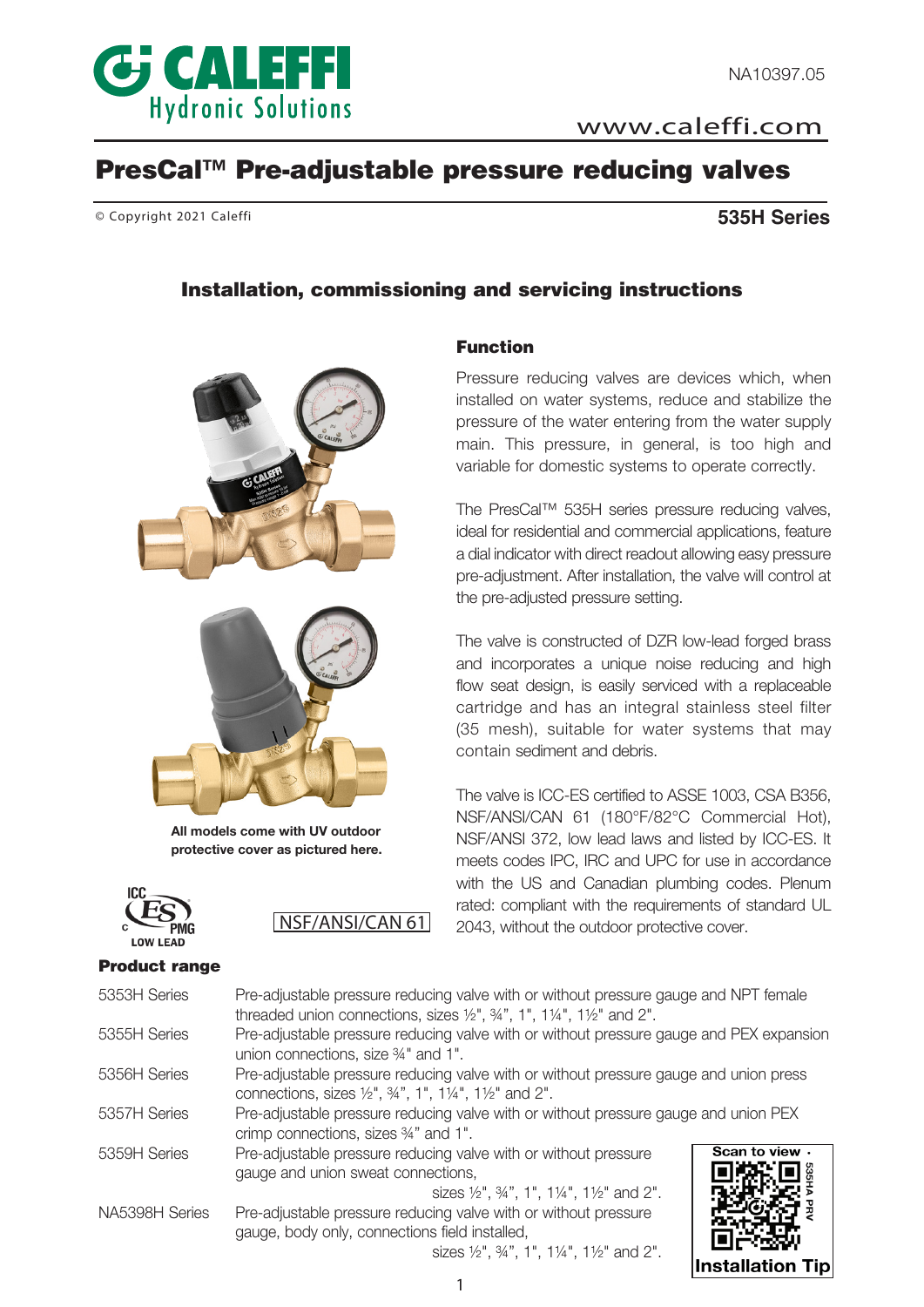# SAFETY INSTRUCTION



This safety alert symbol will be used in this manual to draw attention to safety related instructions. When used, the safety alert symbol means.

ATTENTION! BECOME ALERT! YOUR SAFETY IS INVOLVED! FAILURE TO FOLLOW THESE INSTRUCTIONS MAY RESULT IN A SAFETY HAZARD.



WARNING: This product can expose you to chemicals including lead, which is known to the State of California to cause cancer and birth defects or other reproductive harm. For more information go to www.P65Warnings.ca.gov.



CAUTION: All work must be performed by qualified personnel trained in the proper application, installation, and maintenance of systems in accordance with all applicable codes and ordinances.



CAUTION: If the 535H series pressure reducing valve is not installed, commissioned and maintained properly, according to the instructions contained in this manual, it may not operate correctly and may endanger the user.



**CAUTION:** Make sure that all the connecting pipework is water tight.



**CAUTION:** When making the water connections, make sure that the connecting pipework is not mechanically over-stressed. Over time this could cause breakages, with consequent water losses which, in turn, could cause harm to property and/or people.



CAUTION: Water temperatures higher than 100°F (38°C) can be dangerous. During the installation, commissioning and maintenance of the 535H PRV, take the necessary precautions to ensure that such temperatures do not endanger people.



WARNING: Caleffi shall not be liable for damages resulting from stress corrosion, misapplication or misuse of it's products.

# Leave this manual for the user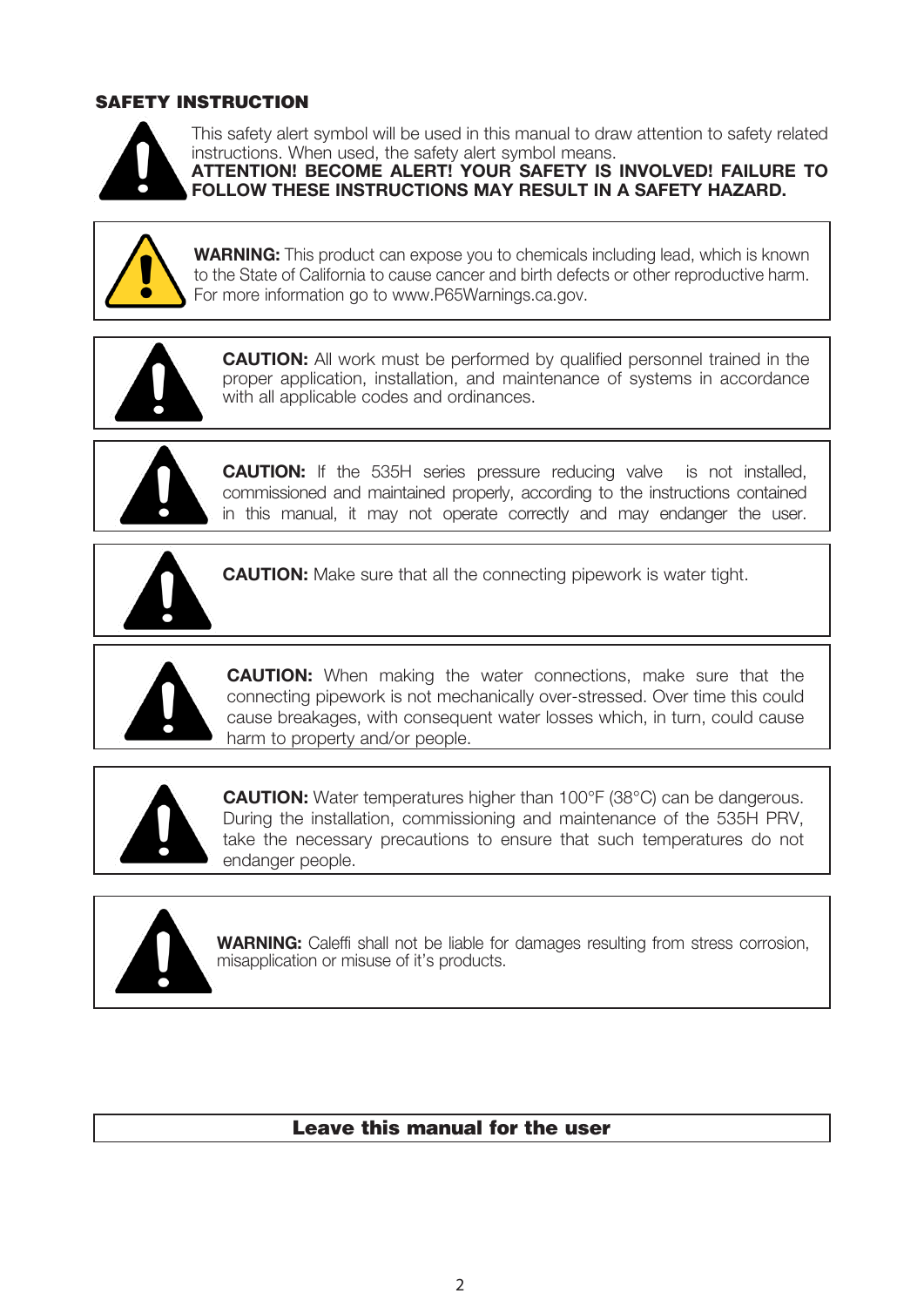# CONSIGNE DE SÉCURITÉ



Ce symbole d'avertissement servira dans ce manuel à attirer l'attention sur la sécurité concernant instructions. Lorsqu'il est utilisé, ce symbole signifie.

ATTENTION! DEVENEZ ALERTE ! VOTRE SÉCURITÉ EST EN JEU ! NE PAS SUIVRE CES INSTRUCTIONS PEUT PROVOQUER UN RISQUE DE SECURITE.



AVERTISSEMENT: Ce produit peut vous exposer à des produits chimiques comme le plomb, qui est connu dans l'État de Californie pour causer le cancer, dommages à la naissance ou autre. Pour plus d'informations rendez-vous www.P65Warnings.ca.gov.



ATTENTION: Tous les travaux doivent être effectués par du personnel qualifié formé à la bonne application, installation et maintenance des systèmes conformément aux codes et règlements locaux.



ATTENTION: Si le réducteur de pression, Série 535H, n'est pas installé, mis en service et entretenu correctement, selon les instructions contenues dans ce manuel, il peut ne pas fonctionner correctement et peut mettre en danger l'utilisateur.



**ATTENTION:** S'assurer que tous les raccordements sont étanches.



ATTENTION: Lorsque vous effectuez les raccordements d'eau, assurezvous que la tuyauterie reliant réducteur de pression n'est pas mécaniquement des overstressed. Au fil du temps, ceci pourrait causer des ruptures, avec pour consequence des pertes en eau qui, à leur tour, peuvent causer des dommages à la propriété et/ou les gens.



ATTENTION: les températures de l'eau supérieure à 100°F (38°C) peut être dangereux. Au cours de l'installation, mise en service et l'entretien de le réducteur de pression, Série 535H, prendre les precautions nécessaires afin de s'assurer que de tells températures ne compromettent pas les gens.



 AVERTISSEMENT: Caleffi ne sera pas responsable des dommages résultant de la corrosion sous tension, d'une mauvaise application ou d'une mauvaise utilisation de ses produits.

# LAISSEZ CE MANUEL AVEC L'UTILISATEUR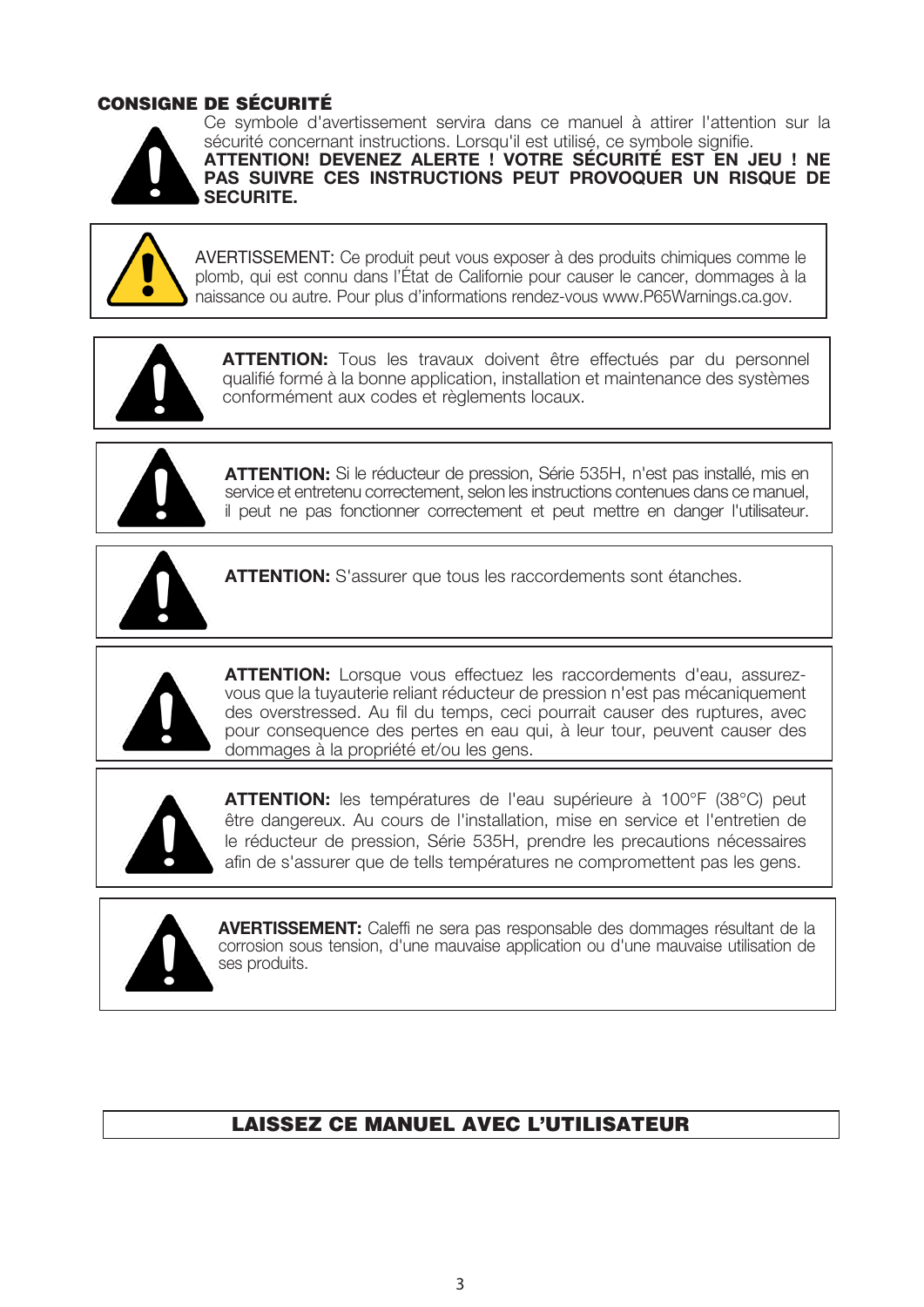### Technical specifications

Materials: - Body: - - Body: - - DZR low-lead brass CR EN 1982 CC768S<br>1/001/https://www.particle.com/gass.reinforced.nylon\_PA66M40/1 glass reinforced nylon PA66M40/1<br>UV stabilized ABS, grav - Outdoor protective cover:<br>- Control stem: - Control stem: DZR low-lead brass CR EN 12164 CW724R DZR low-lead brass CR EN 12164 CW724R<br>peroxide-cured EPDM - Diaphragm & seals:<br>- Compensation pistop rings: peroxide-cured EPDM<br>PTFF - Compensation piston rings:<br>- Filter - Filter stainless steel EN 10088-3 (AISI 304)<br>- Seat: stainless steel EN 10088-3 (AISI 303) stainless steel EN 10088-3 (AISI 303)<br>PPSG40 - Shuttle cartridge: Max working pressure: 300 psi (20 bar)<br>
Downstream pressure setting range: 300 psi (1 - 6 bar) Downstream pressure setting range:<br>
Factory setting: 15 - 90 psi (1 - 6 bar)<br>
15 - 90 psi (1 - 6 bar) Factory setting: 45 psi (3 bar) Max. working temperature: 180°F (80°C)<br>Pressure gauge scale: 180°F (80°C) + 100 psi (0 - 7 bar) Pressure gauge scale:<br>Filter mesh size: 0.51 mm (35 mesh)<br>water Suitable fluids: Flow rates at 6 fps (gpm): ½": 7.3; ¾": 12.5; 1": 19.0; 1¼": 34.0; 1½": 44.0; 2": 70.0 Main connections: -NPT female and sweat union ½", ¾", 1", 1¼", 1½" and 2"  $-34$ ", 1", 11/<sub>4</sub>", 11/<sub>2</sub>" and 2" -PEX expansion union  $\frac{34}{8}$  1"

-Press and PEX crimp union  $\frac{3}{4}$ " & 1" Lay length (press): size  $\frac{3}{4}$ ": 414"; size 1": 534"; size 114": 7"; size 112": 97/8"; size 2":11"<br>Pressure gauge connection: size 34": 414"; size 1": 534"; size 114": 7"; size 112": 97/8" NPT female Pressure gauge connection:

# Approvals

- 1. Complies with codes IPC, IRC, UPC and NPC. ICC-ES certified to ASSE 1003, CSA B356 (R2015).
- 2. Complies with NSF/ANSI/CAN 61 (180°F/82°C Commercial Hot), as certifed by ICC-ES, file PMG-1356.
- 3. Complies with NSF/ANSI 372, Drinking Water System Components- Lead Content Reduction of Lead in Drinking Water Act, California Health and Safety Code 116875 S.3874, Reduction in Drinking Water Act, Vermont Act 193 - The Lead in Plumbing Supplies Law and Maryland's Lead Free Law HB.372, as certified by ICC-ES, file PMG-1360.
- 4. PEX crimp fittings certified to ASTM F 1807.
- 5. PEX expansion fittings certified to ASTM F 1960.
- 6. Plenum rated: Evaluated in accordance with the standard UL 2043 and was found compliant with the standard's requirements, without the outdoor protective cover.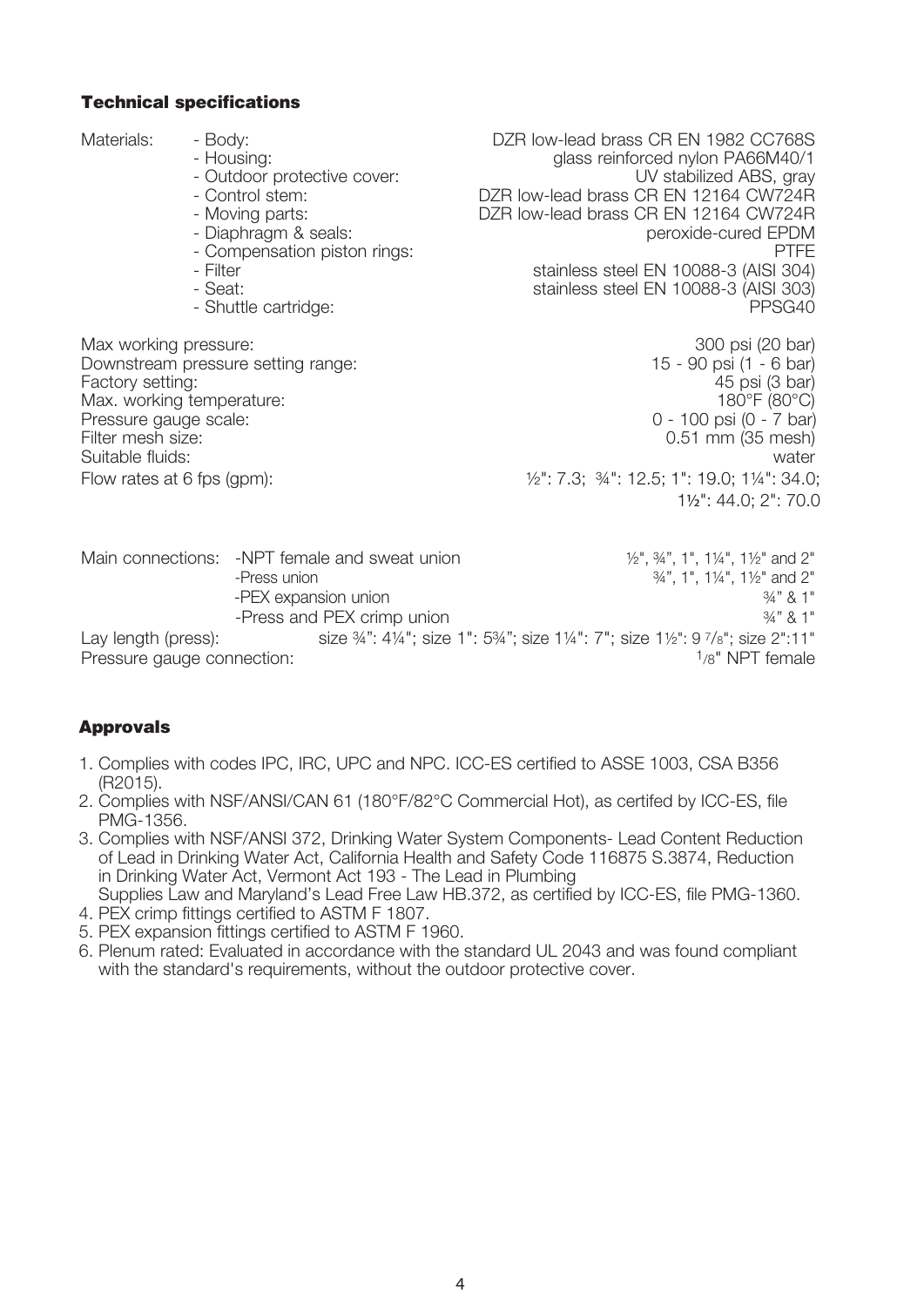## Hydraulic characteristics



# Graph 1 (Maximum velocity for sizing)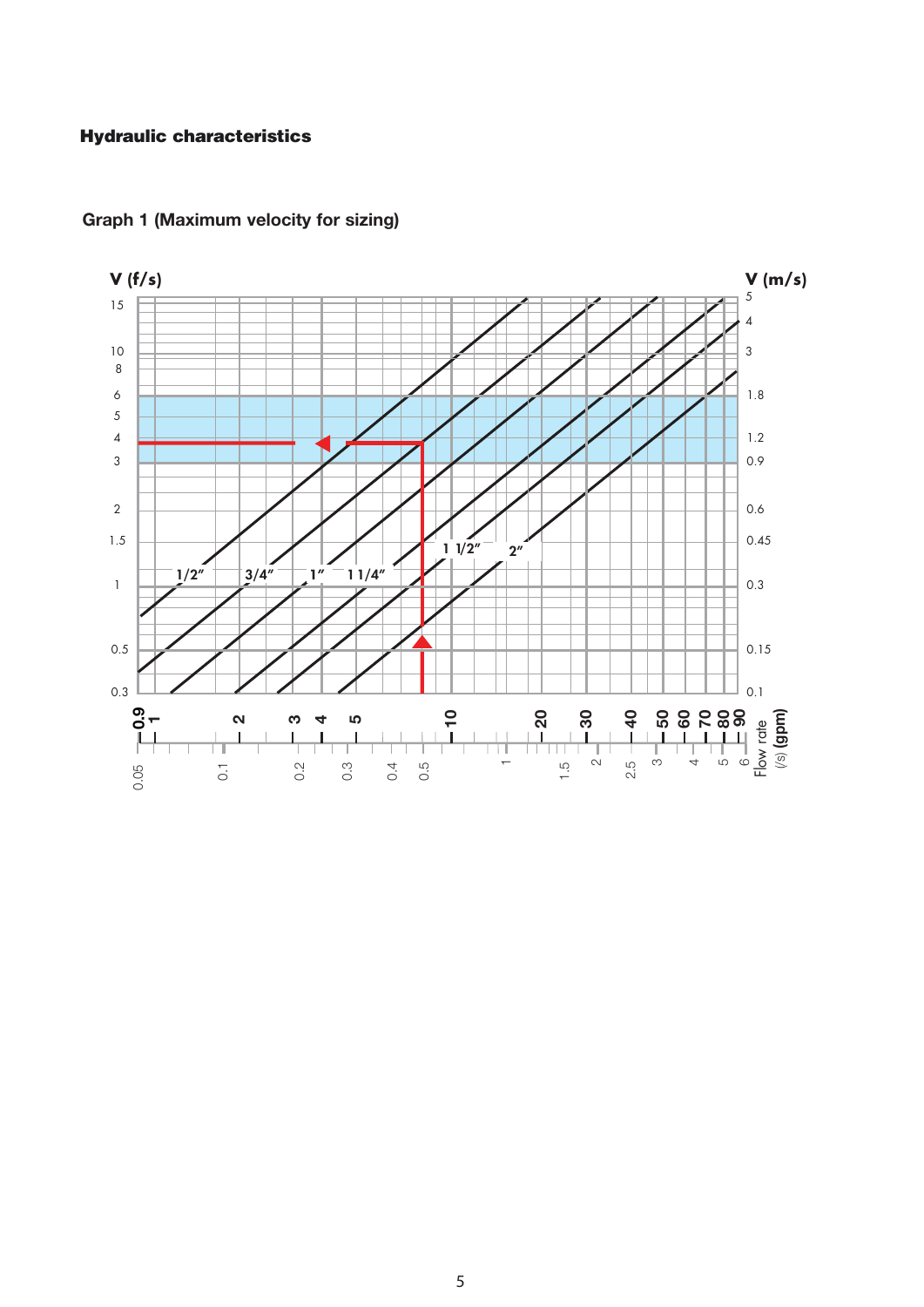#### Graph 2 (Pressure drop)



#### Sizing procedure

Maximum flow velocity is recommended to be kept within 3 to 6 feet per second when calculating the correct pressure reducing valve size. This will prevent noise in the pipes and rapid wear of appliances. Minimum flow velocity to prevent excessive wear on the valve and to reduce the chance of noise due to low flow is 1 foot per second.

The correct size of the pressure reducing valve is taken from graph 1 on the basis of the design flow rate taking into account an ideal maximum flow velocity of between 3 and 6 f/s (blue band).

#### Example:

For 8 gpm, select the ¾" size valve (see arrow on graph 1).

The pressure drop is taken from graph 2 also on the basis of where the design flow rate intersects the curve for the valve size already selected (the downstream pressure falls by an amount equal to the pressure drop, with respect to the set pressure at no flow condition). Make sure the falloff pressure (pressure drop) of the chosen valve, at the specifed flow rate, will result in the valve supplying the required pressure to the system fixtures.

|             | <b>Design Flow Rate</b> |         |          |          |          |  |
|-------------|-------------------------|---------|----------|----------|----------|--|
| <b>Size</b> | 1/2"                    | $3/4$ " |          | 114"     | 11/6"    |  |
| gpm         | $4$ to $^{\circ}$       | to 12.5 | 10 to 19 | 17 to 34 | 24 to 44 |  |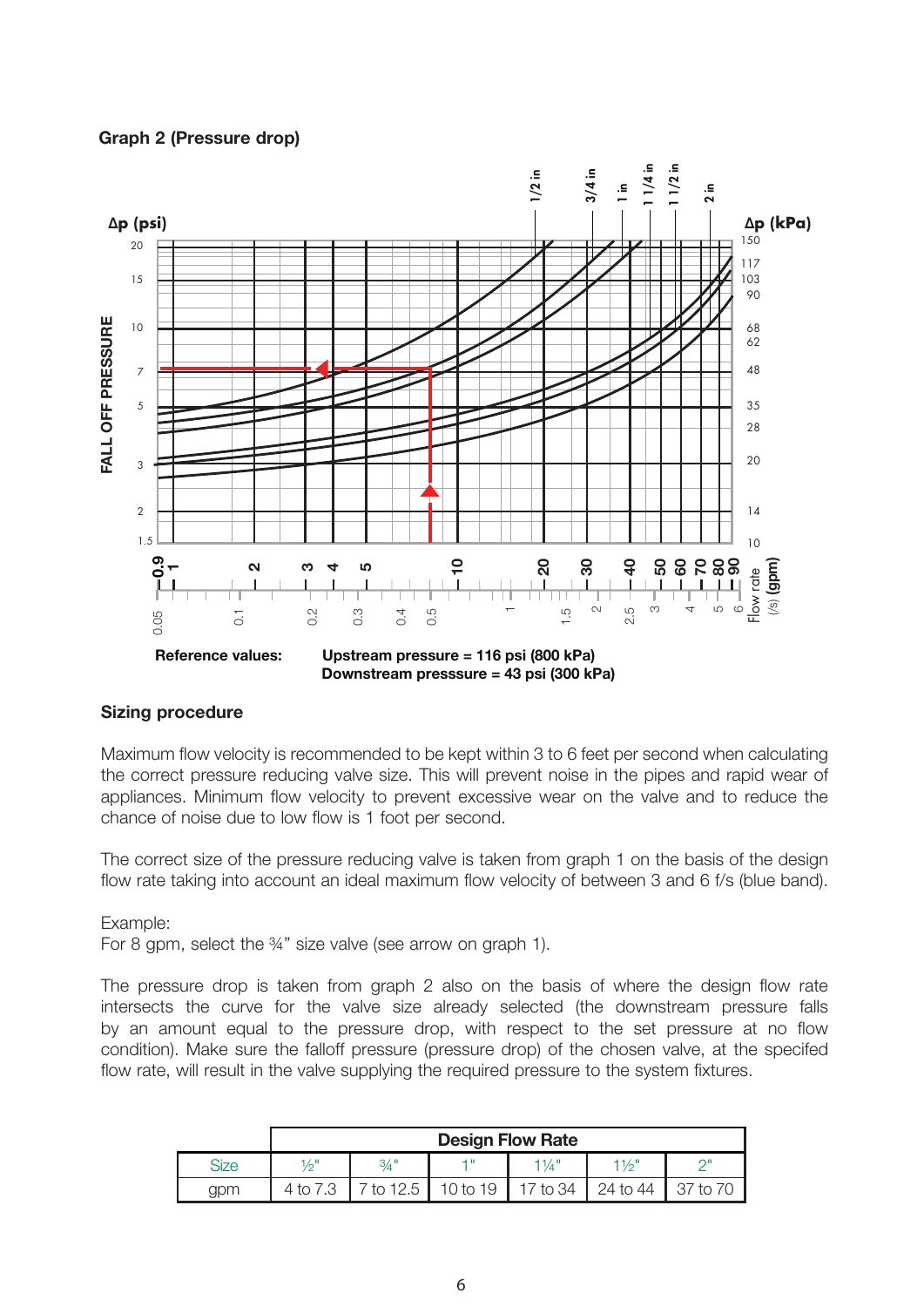## Installation

Each 535H PRV comes with a snap-on protective cover which is designed to resist UV rays, for outdoor locations, and to provide a significant level of protection against dust, dirt and water. It does not protect against freezing; do not mount the valve in locations where it may freeze. Protective cover not approved for use in plenum installations.

Before following the numbered steps listed, the installer must:

- a) Be sure this pressure reducing valve is compatible with the other equipment in the system that it may interact with or come into contact;
- b) Assess and acknowledge all hazards related to the use of the this product, including potential leakage, by installing this unit properly;
- c) Install shut-off valve with pressure ports or similar equipment to measure the upstream pressure.
- 1) Turn all the faucets on before installing the pressure reducing valve, to flush the system and expel any air remaining in the pipes.
- 2) Install shut-off valves upstream and downstream to facilitate maintenance operations.
- 3) The pressure reducing valve may be installed on either vertical or horizontal pipe. However, it must not be installed upside down.
- 4) Close the downstream shut-off valve.
- 5) This mechanical pre-adjustment system, with the operating knob and pressure indicator visible from both sides, allows the pressure reducing valve to be set to the required value in the system prior to installation. The pressure indicator features incremental step movement, so that the pressure can be adjusted continuously and the value displayed at 15 psi increments.
- 6) Remove the UV outdoor protective cover before step 7. It has 2 clips at the bottom edge which holds it in place. Pull the clips outward slightly with your fingers and pull the cover off.
- 7) Set using the operating knob on the upper part of the valve. The pressure reducing valves are factory set to a pressure of 45 psi.
- 8) Because the pre-adjustment dial displays in 15 psi increments, the optional downstream outlet pressure gauge can be used to show the exact outlet pressure, which is especially useful for applications requiring this precision.
- 9) After installation, the internal mechanism will automatically control the pressure, until the set value has been reached.
- 10) Reinstall the UV outdoor protective cover, recommended for non-freezing outdoor climates.
- 11) Slowly reopen the downstream shut-off valve.



#### Installation recommendations

#### 1. Outdoor installation

Pressure reducing valves should not be installed outside the building unless properly protected from freezing and the weather.

2. Each 535H PRV comes with a snap-on protective cover which is designed to resist UV rays, for outdoor locations, and to provide a significant level of protection against dust, dirt and water. It does not protect against freezing; do not mount the valve in locations where it may freeze. Protective cover not approved for use in plenum installations.

#### 3. Water hammer

Water hammer is a common reason for pressure reducing valve failures. Specific devices should be installed to absorb water hammer for systems with this risk.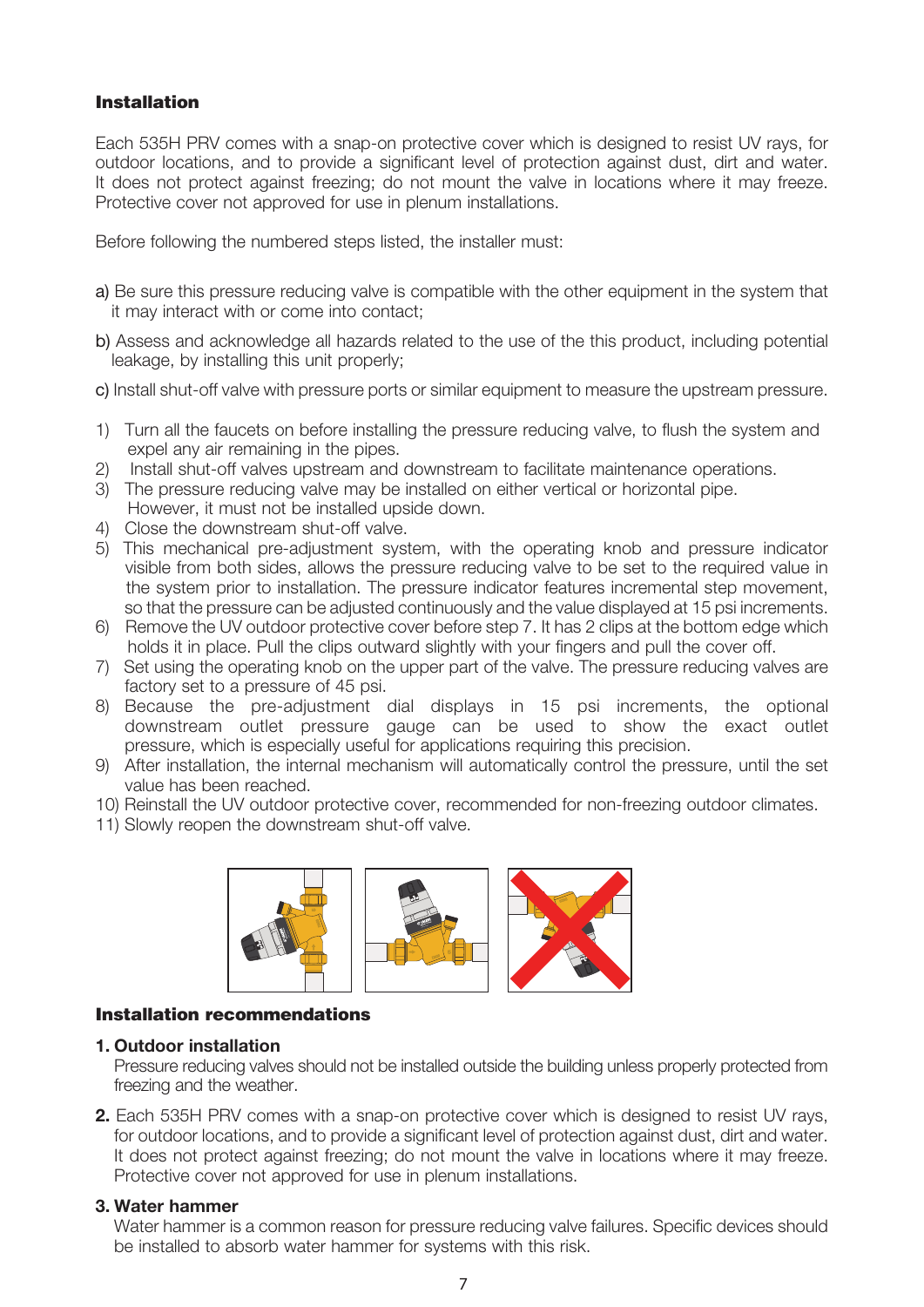When installing the pressure reducing valve upstream of a hot water tank, installing an expansion tank, or similar, is recommended to absorb the increase in pressure due to the thermal expansion of water.

When installing in large buildings, short pipes or expansion valves, and/or similar equipment, is recommended to limit the increased pressure due to the thermal expansion of water caused by temperature changes downstream of the pressure reducing valve itself (or downstream of the first and second stage pressure reducing valves, if two are used).





To minimize the risk of cavitation within the valve that may result in malfunctioning with erosion of the valve sealing area, vibrations and noise, it is highly recommended to refer to the working conditions represented in the above diagram. Due to the numerous factors and variable conditions experienced such as system pressure, water temperature, air presence, flow rate and velocity, which may affect the behavior of the pressure reducing valve, it is advisable that the pressure ratio between the upstream pressure and the downstream set pressure is kept ideally to a value 2:1 and no greater than a value of 3:1 (For example, upstream 150 psi (10 bar), set pressure 75 psi (5 bar), the pressure ratio =  $150/75 = 2:1$ ). In these conditions, the possible risk of cavitation and malfunctioning is minimized, however this does not exclude the possible effects of the many other variables within the system under operating conditions. If the pressure ratio exceeds the indicated limit, the system design pressure or use of 1st stage pressure reducing valves shall be reviewed (For example, 1st stage reducing pressure from 200 to 100 psi and then 2nd stage from 100 to 58 psi). Piping upstream and downstream of the pressure reducing valve shall be supported in accordance with the manufacturer's instructions, and any local authority requirements, to avoid the creation and transfer of vibration and/or noise into the installation.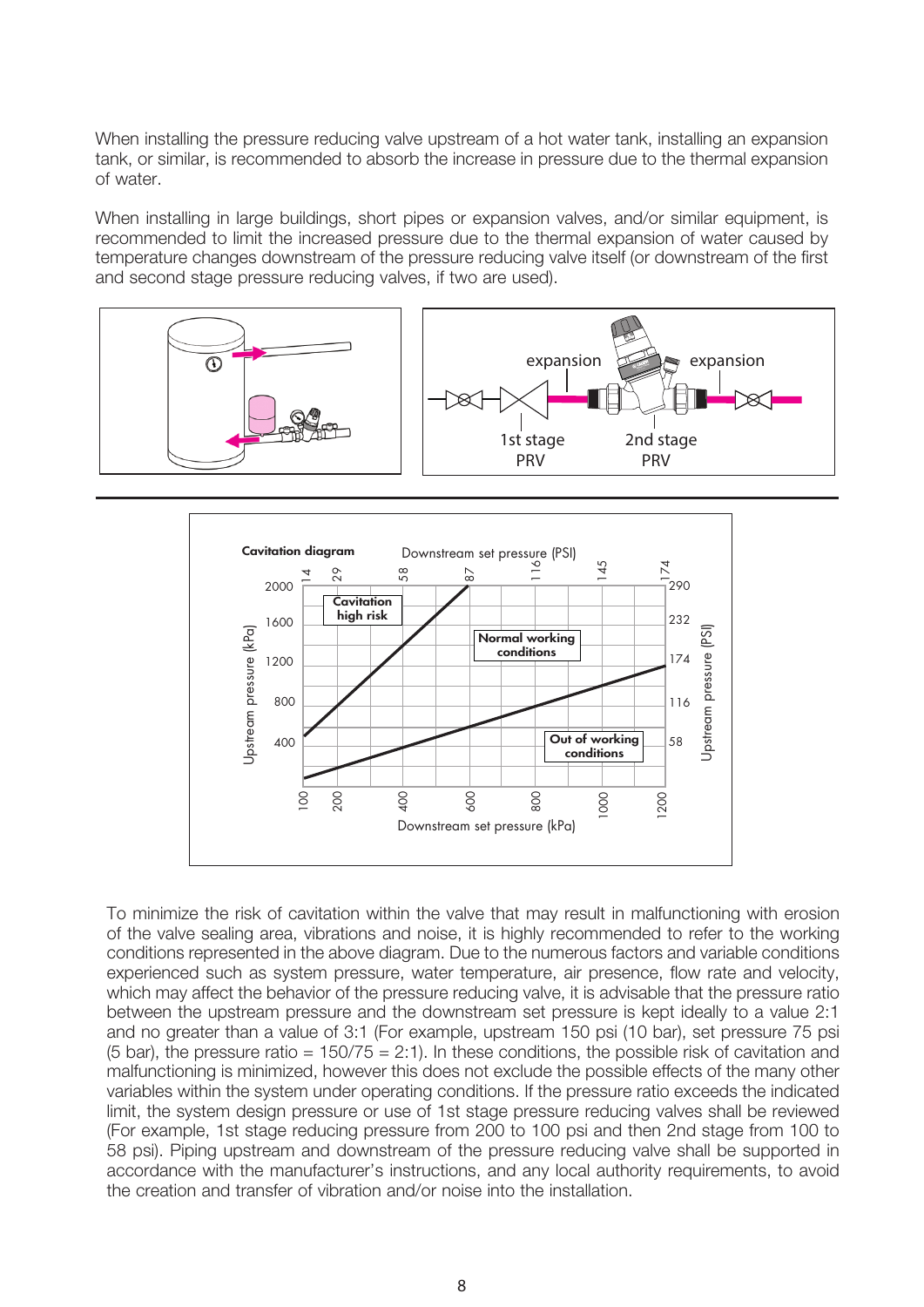

PVC jumper nipple with male union thread. The length of the jumper nipple matches the 535H valve face-to-face dimension, allowing the piping to be completed prior to the installation of valve and permitting quick change out from the jumper to the valve.

| Code    | <b>Description</b>                  | Face-to-Face<br><b>Dimension</b> |
|---------|-------------------------------------|----------------------------------|
| NA11304 | Jumper nipple for 535H 1/2" series  | 3"                               |
| NA11305 | Jumper nipple for 535H %" series    | 39/16"                           |
| NA11306 | Jumper nipple for 535H 1" series    | $3\frac{3}{4}$ "                 |
| NA11307 | Jumper nipple for 535H 11/4" series | 45/16"                           |
| NA11308 | Jumper nipple for 535H 11/2" series | $4.3/4$ "                        |
| NA11309 | Jumper nipple for 535H 2" series    | $5\frac{1}{4}$ "                 |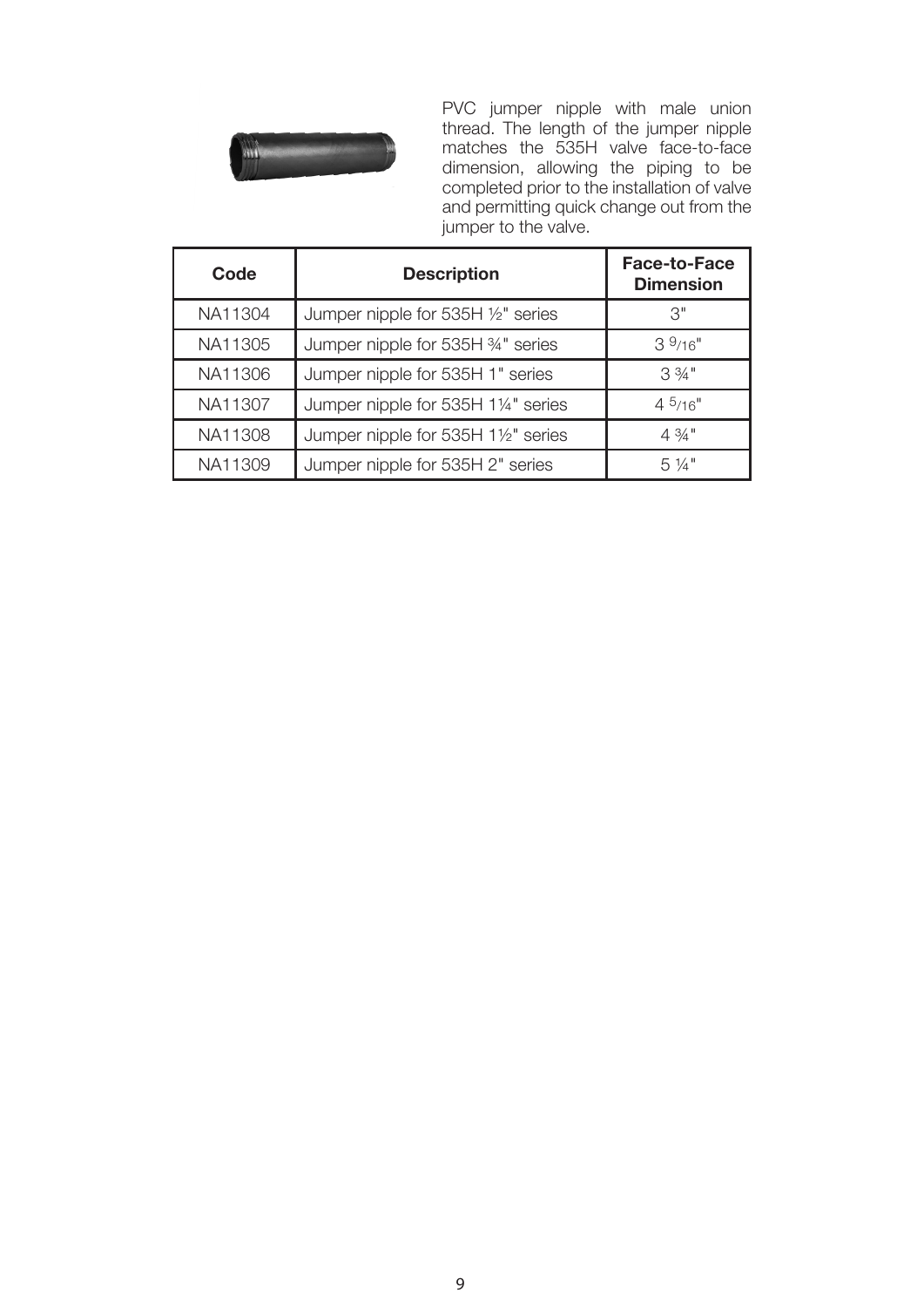## **Maintenance**

The pressure reducing valve must be checked and serviced to comply with applicable regulations. Even when installed, commissioned and serviced properly, the pressure reducing valve's internal components are subject to normal wear and tear, which may result in leaks and other malfunctions. Check or good working order and service and clean the cartridge at least every 12 months.

The cartridge, containing the diaphragm, strainer, seat, valve plug and compensating piston, is pre-assembled as a self-contained unit with a cover and can be removed for inspection and maintenance. When checking, cleaning or replacing the cartridge:

- 1) Shut off the inlet and outlet isolation valves.
- 2) The downstream pressure setting can be left at the set value.
- 3) Remove the upper cover. This cover is integral with the cartridge.
- 4) Check and clean the filter.





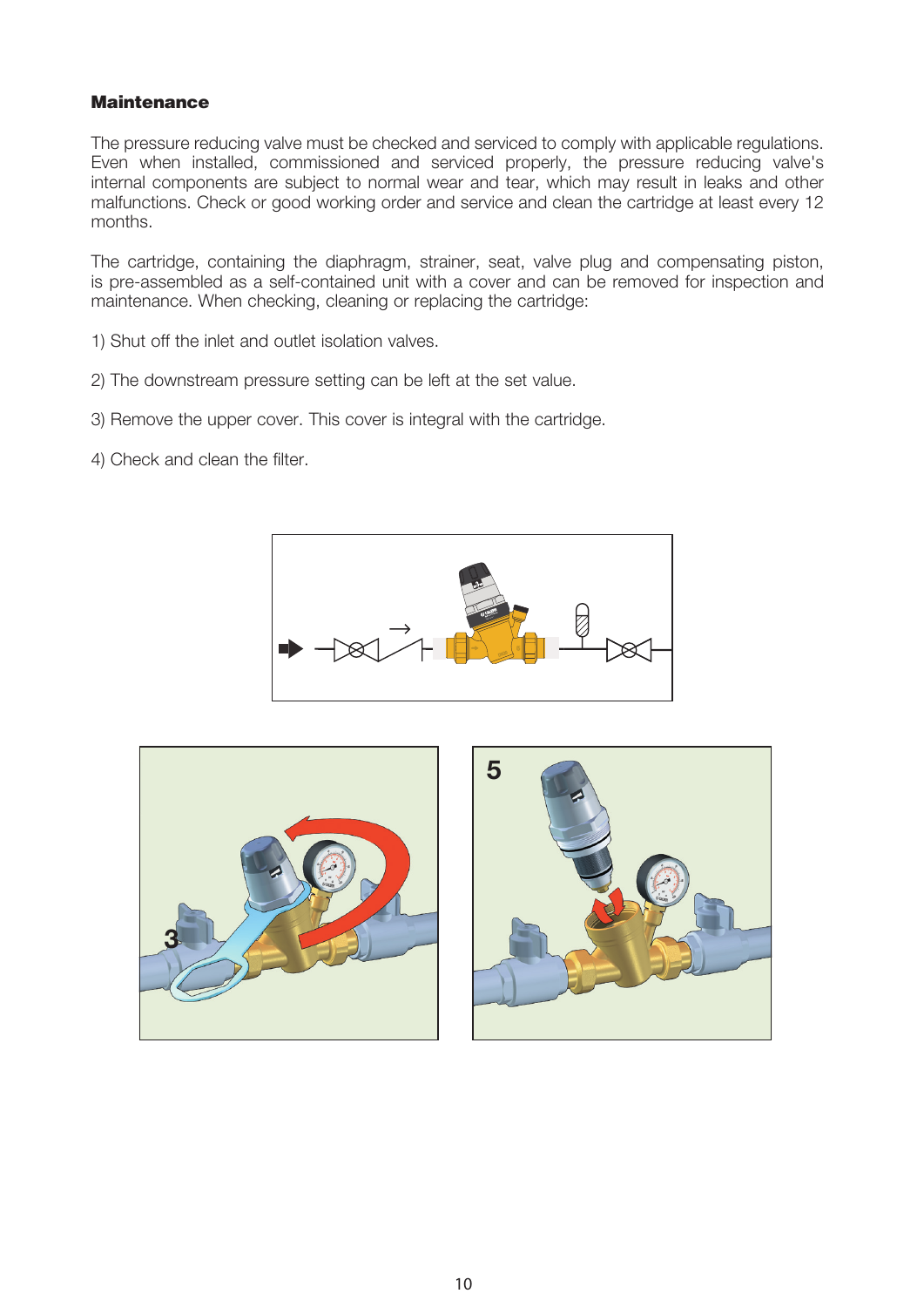#### **Troubleshooting**

System failures are not always caused by the pressure reducing valve. Most frequently:

1. Increased downstream pressure in the presence of a water heater

If the downstream pressure increases beyond the desired setting due to an inline water heater, install an expansion tank between the pressure reducing valve and the water heater to absorb the increased pressure, caused by water expansion from heating.

#### 2.The pressure reducing valve does not maintain downstream setting value



If the pressure reducing valve does not maintain the downstream setting, it most likely is due to impurities acccumulating on the valve seat, causing unnecessary flow to pass-through, increasing the downstream pressure. Proper maintenance and cleaning of the removable cartridge is recommended.